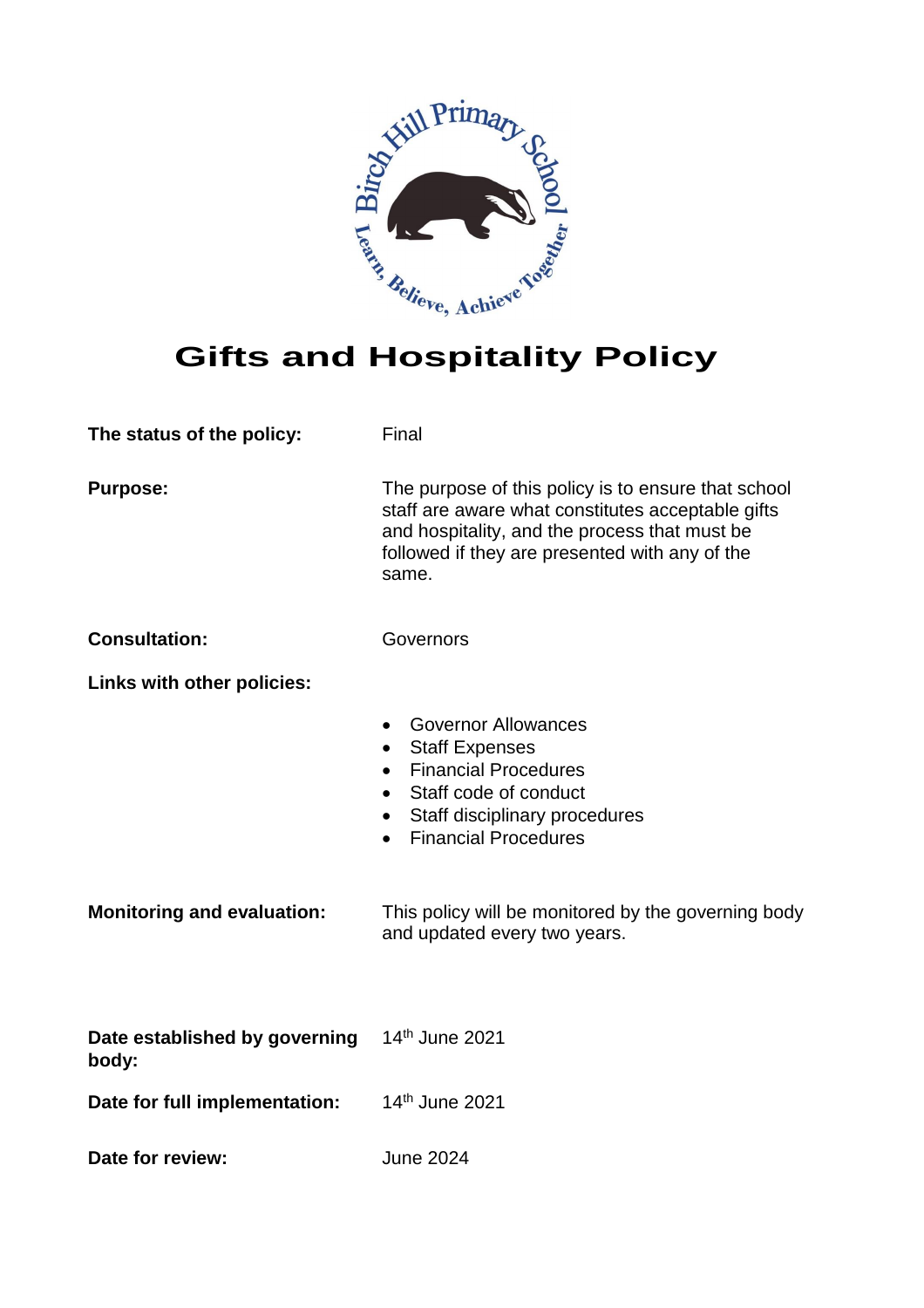## **Contents**

## <span id="page-1-0"></span>**1. Aims**

This policy aims to ensure that

- The school's funds are used only in accordance with the law.
- The school and those associated with it operate in a way that commands broad public support
- The school has due regard to propriety and regularity, and ensures value for money, in the use of public funds
- Staff and governors are aware of what constitutes acceptable gifts and hospitality, and the process that must be followed if they are presented with any of the same

## <span id="page-1-1"></span>**3. Definitions**

Gifts are any items, cash, awards, prizes, goods or services from individuals or companies, offered without expectation of payment or benefit. Gifts also include goods or services offered at a discounted rate, or on terms not available to the general public.

Hospitality is defined as food, drink, accommodation or entertainment (such as cultural or sporting events) provided free of charge, heavily discounted or on terms not generally available to the general public.

## <span id="page-1-2"></span>**4. Roles and responsibilities**

### **4.1 Staff and Governors**

Staff and Governors:

- Must not give or accept gifts or hospitality to or from a third party where it might be perceived that their personal integrity has the potential to be compromised, or that the school might be placed under any obligation as a result of acceptance
- Must not use their official position to further their private interests or the interests of others
- > Must not solicit gifts or hospitality
- Must record any gifts or hospitality offered to them or the school with a value of over £25 on the gifts and hospitality register (see appendix 1) within 7 working days, even if declined
- Must consult the headteacher before accepting or offering any gifts or hospitality with a value of over £25, from an individual or company.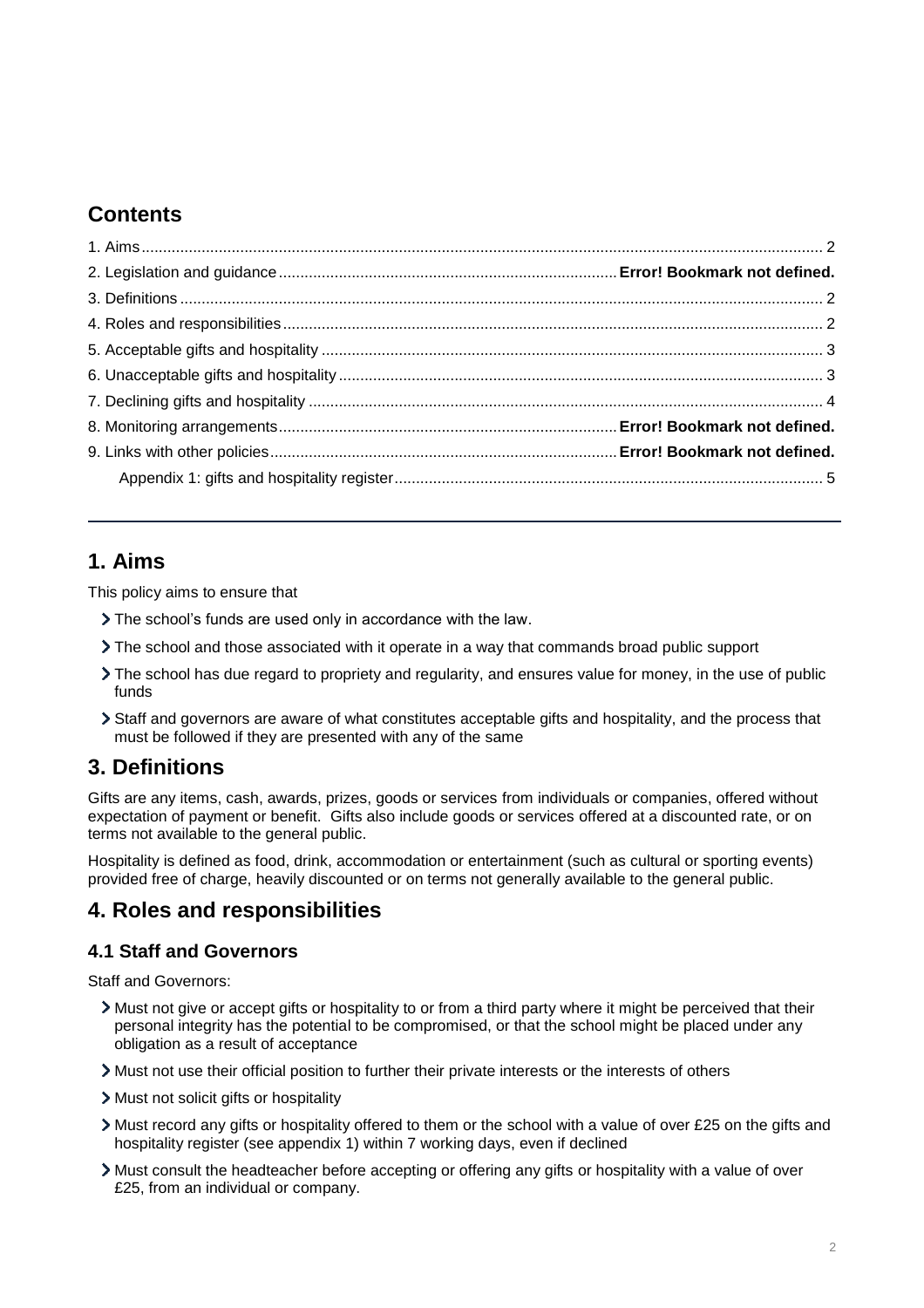> Parent 'group' gifts are excluded from this policy.

#### **4.2 Governors**

Governors will ensure that the school's funds are used in a way that commands broad public support, pays due regard to propriety and regularity, and provides value for money.

#### **4.3 The Headteacher**

The headteacher is responsible for ensuring that staff are aware of and understand this policy, and that it is being implemented consistently.

The headteacher will act with the utmost integrity on all matters relating to gifts and hospitality, ensuring that they set a good example to the rest of the school and to those outside the organisation.

They will also ensure, alongside the School Business Manager that decisions on whether individuals can accept or offer gifts or hospitality with a value of over £25 are in line with this policy.

#### **4.4 The School Business Manager**

The School Business Manager will ensure that:

- The school maintains a gifts and hospitality register
- The Governors and Headteacher are provided with information on gifts and hospitality received and given, as appropriate

They will also ensure, alongside the Headteacher that decisions on whether individuals or the school can accept or offer gifts or hospitality with a value of over £25 value are in line with this policy.

## <span id="page-2-0"></span>**5. Acceptable gifts and hospitality**

#### **5.1 Offer of gifts and hospitality received**

Staff and governors can accept gifts and hospitality that have a value of up to £25. These do not have to be pre-approved or recorded on the gifts and hospitality register.

Generally, gifts of nominal value, such as small tokens of appreciation, may be accepted. If in any doubt, staff and Governors must consult the Headteacher.

Any gifts or hospitality offered with a value of over £25 must be recorded on the gifts and hospitality register within 7 working days, even if declined. Any member of staff who is offered such gifts or hospitality must consult the Headteacher before accepting.

If the Headteacher is the recipient, or intended recipient, of **any** offer of gifts or hospitality, they must inform the Chair of Governors and record the offer on the gifts and hospitality register.

Failure to declare any offer of gifts or hospitality on the register in line with this policy will be treated as a staff disciplinary matter.

### **5.2 Offer of gifts and hospitality given**

The school may purchase gifts for staff from the Private Fund, for example flowers for staff off sick or who are bereaved. The maximum value of these is £50 for any individual.

Staff who purchase these gifts should get authorisation from the Head Teacher or School Business Manager before purchasing and complete a school expense form and return to the SBM with a receipt.

The school may provide lunch or refreshments for staff on Inset days or similar up to a maximum of £10 per head. Staff who purchase the lunch/refreshments should get authorisation from the Head Teacher or School Business Manager before purchasing and complete a school expense form and return to the SBM with a receipt.

## <span id="page-2-1"></span>**6. Unacceptable gifts and hospitality**

The following must never be offered or accepted:

- > Monetary gifts
- Gifts or hospitality offered to family members, partners or close friends of governors or staff
- Gifts or hospitality from a potential supplier or tenderer in the immediate period before tenders are invited or during the tendering process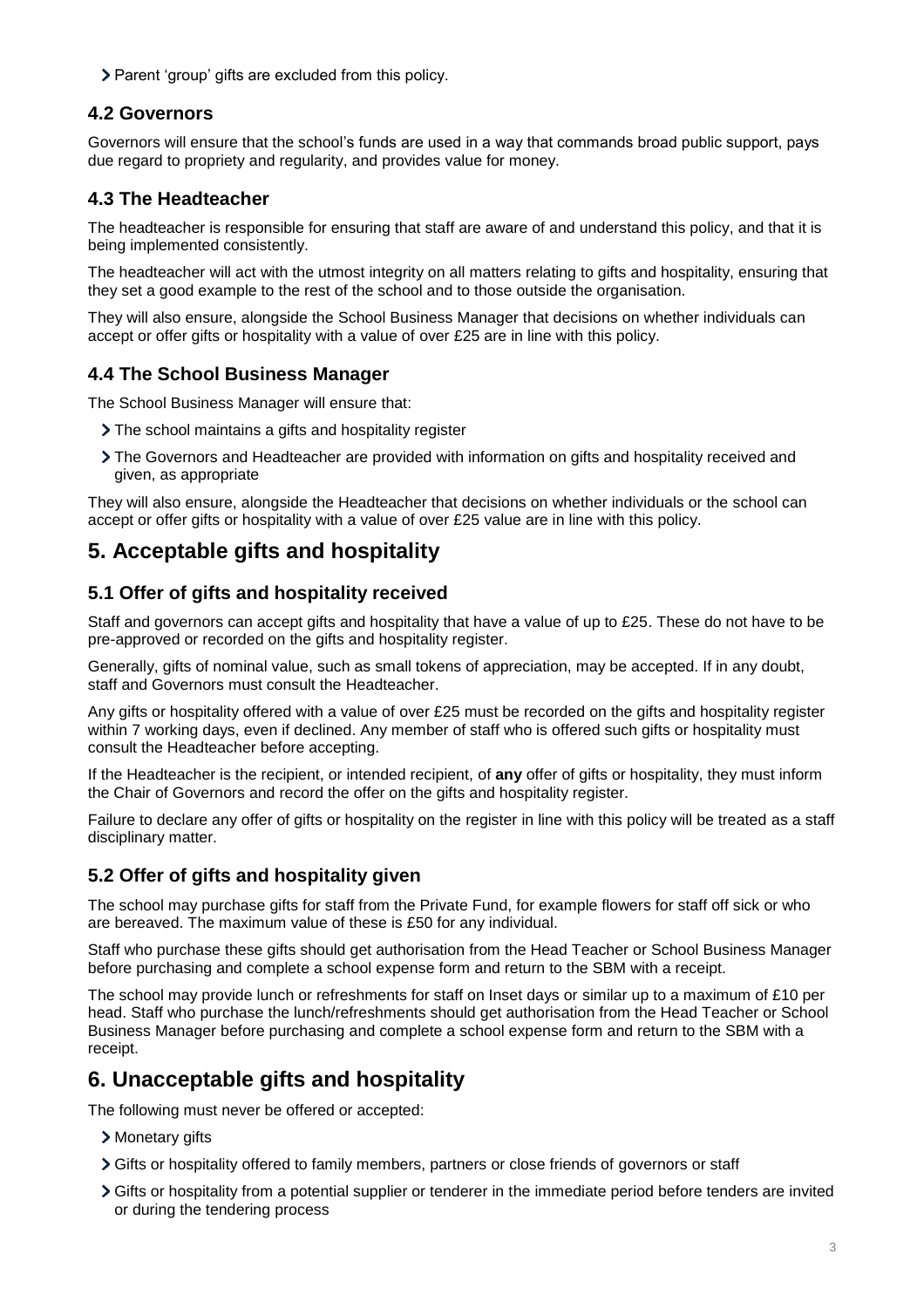- Lavish or extravagant gifts or hospitality, even if they relate to activities the recipient undertakes in their own time
- > This list is not intended to be exhaustive.

## <span id="page-3-0"></span>**7. Declining gifts and hospitality**

Any staff member who is offered any of the unacceptable gifts or hospitality outlined in section 6 above should politely decline the offer.

If they feel it would not be appropriate for them to decline, they should refer the matter to the Head teacher The Head teacher may decline the offer, or donate the gift or hospitality to a worthy cause, and must also record the offer on the gifts and hospitality register.

Disciplinary action will be taken against anyone who fails to decline gifts or hospitality deemed unacceptable.

Failure to declare any gifts or hospitality offered on the gifts and hospitality register, in line with this policy, will be dealt with as a staff disciplinary matter.